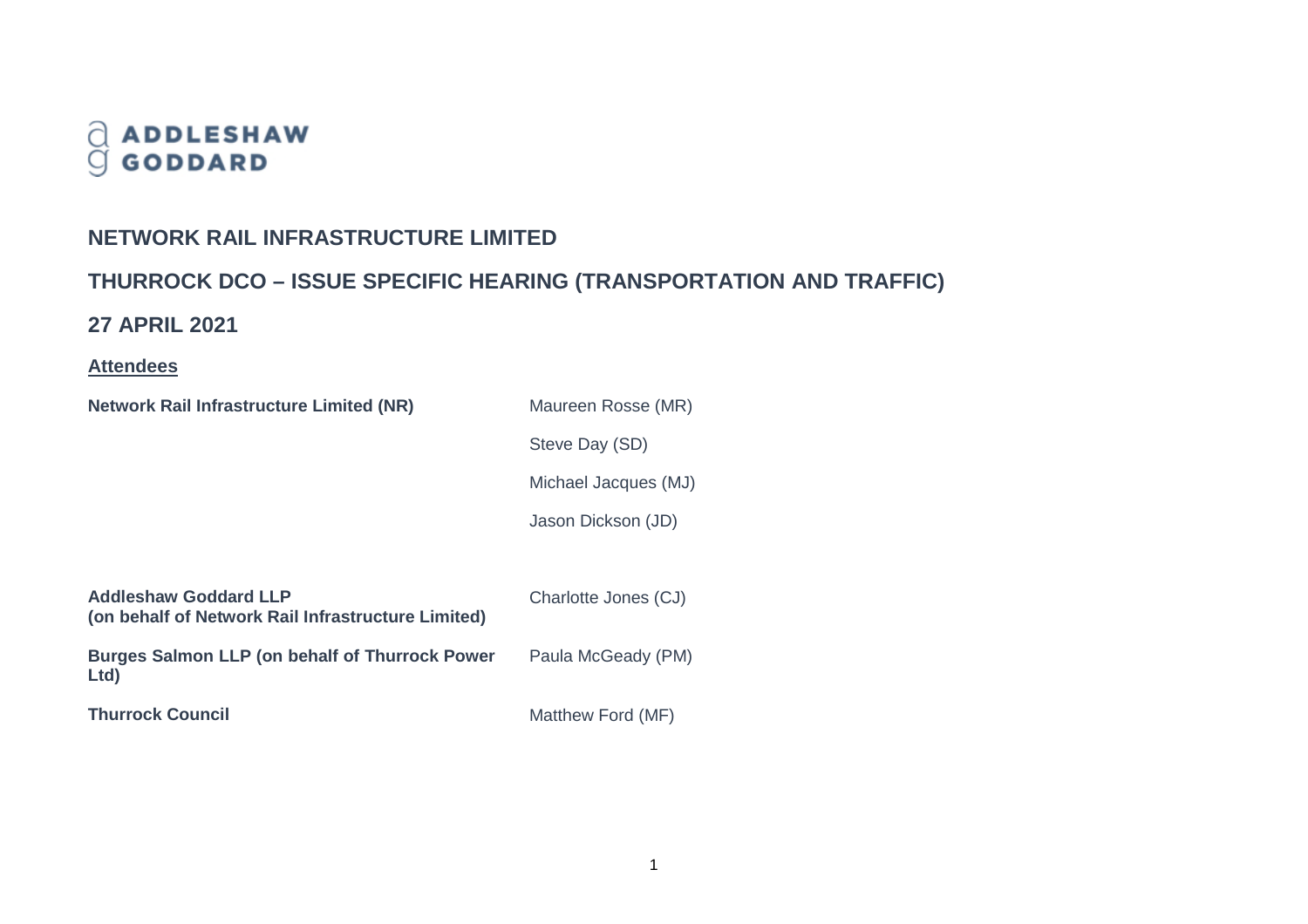## **Summary of Network Rail's oral submissions at Issue Specific Hearing**

## **AGENDA ITEM 3 – MAIN DISCUSSION POINTS – LOW STREET LEVEL CROSSING, PRINCESS MARGARET AVENUE LEVEL CROSSING AND STATION ROAD**

| <b>ExA Question / Context for discussion</b>                                                                                                              | <b>Response</b>                                                                                                                                                                                                                                                                                                                                                                                                                                                                                                                                                                                                                                                                                                                                                                                                                                                                                                                                                                                                                                                                                                                                              |
|-----------------------------------------------------------------------------------------------------------------------------------------------------------|--------------------------------------------------------------------------------------------------------------------------------------------------------------------------------------------------------------------------------------------------------------------------------------------------------------------------------------------------------------------------------------------------------------------------------------------------------------------------------------------------------------------------------------------------------------------------------------------------------------------------------------------------------------------------------------------------------------------------------------------------------------------------------------------------------------------------------------------------------------------------------------------------------------------------------------------------------------------------------------------------------------------------------------------------------------------------------------------------------------------------------------------------------------|
| <b>Joint submission</b><br>The ExA requested an update from the Applicant<br>in relation to the joint statement between the<br>Applicant and Network Rail | PM confirmed that discussions with Network Rail were ongoing. Agreement has been reached<br>about the volume of traffic over the level crossings and that works to the Low Street level crossing<br>approach roads and the closure of level crossings are unnecessary. The Applicant will contribute<br>to Network Rail's upgrades to fencing along the exchange common land and upgrades to the<br>Walton Common level crossing gates to prevent unauthorised access. The main issue that<br>remains to be agreed is the distance between the Low Street level crossing and the proposed<br>junction to the proposed access road.<br>CJ confirmed that this summary largely reflected Network Rail's concerns and added that Network<br>Rail is also concerned about its rights over the proposed access road which it requires in order to<br>reach Walton Common level crossing for inspection and maintenance purposes.                                                                                                                                                                                                                                  |
| <b>Network Rail's concerns</b><br>The ExA requested that CJ provide further details<br>on Network Rail's ongoing concerns                                 | <b>Access over Access Road</b><br>CJ confirmed that the Applicant is willing to provide Network Rail with access to the access road<br>insofar as it is able to under its agreements with the landowner. Network Rail was initially<br>concerned that the Applicant would acquire the freehold of the relevant land but now understands<br>this to be a fall-back position and that the Applicant intends to acquire the leasehold interest only.<br>Nevertheless, such leasehold interest would almost certainly provide the Applicant with exclusive<br>possession of the Access Road and Network Rail maintains its submission that it requires a grant<br>of access rights over the Access Road.<br>CJ confirmed that Network Rail currently accesses the Walton Common level crossing via an<br>agricultural track which it uses on an informal basis. MR confirmed that Network Rail contacts the<br>tenant farmer each time access is required and this arrangement should not alter if the DCO is<br>granted. However, Network Rail's concern was that if the freehold was bought from the Applicant,<br>the current arrangement would not continue. |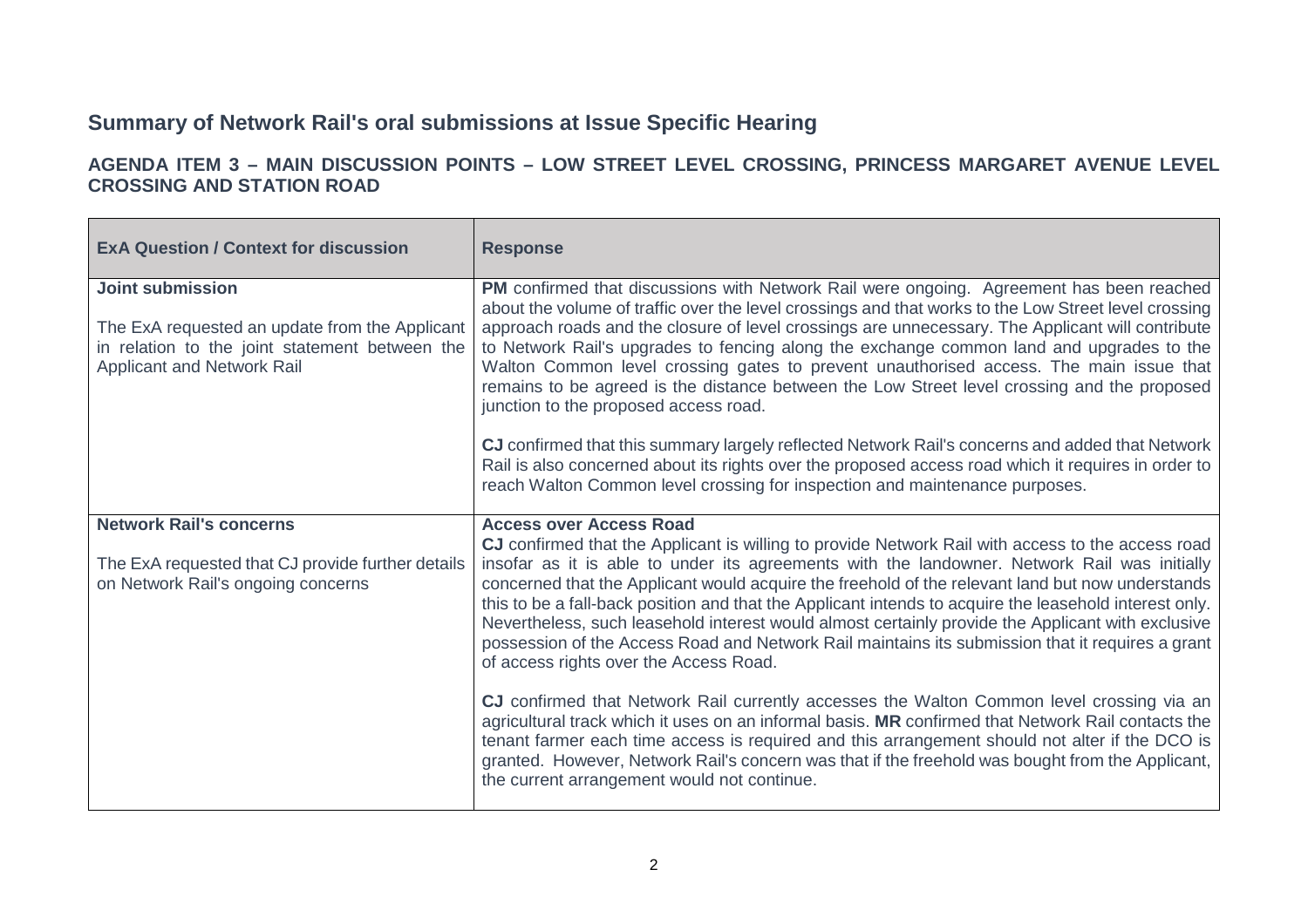|                                                                                                                                                                                                                                                                                                 | Junction to access road<br>CJ confirmed that current proposals position the junction to the access road 45 metres from the<br>stop line to the Low Street Level Crossing. Network Rail considers that this distance is too short<br>and is concerned that it would result in the backing up of traffic over the level crossing. Network<br>Rail therefore requires the junction to be moved to a distance of at least 90 metres from the Low<br>Street Level Crossing and the installation of warning signage to further mitigate the risks of traffic<br>backing up over the crossing. If the distance between the junction and the Level Crossing were to<br>be less than 90 metres, electronic traffic lights connected to the Low Street level crossing would<br>be required.                                                                                                                                                                                                                                                                                                                                                                                                                                                                                                                                                                                                                                                                                                                                                                                                                                                                                                                                                                                                                                                                                                                       |
|-------------------------------------------------------------------------------------------------------------------------------------------------------------------------------------------------------------------------------------------------------------------------------------------------|---------------------------------------------------------------------------------------------------------------------------------------------------------------------------------------------------------------------------------------------------------------------------------------------------------------------------------------------------------------------------------------------------------------------------------------------------------------------------------------------------------------------------------------------------------------------------------------------------------------------------------------------------------------------------------------------------------------------------------------------------------------------------------------------------------------------------------------------------------------------------------------------------------------------------------------------------------------------------------------------------------------------------------------------------------------------------------------------------------------------------------------------------------------------------------------------------------------------------------------------------------------------------------------------------------------------------------------------------------------------------------------------------------------------------------------------------------------------------------------------------------------------------------------------------------------------------------------------------------------------------------------------------------------------------------------------------------------------------------------------------------------------------------------------------------------------------------------------------------------------------------------------------------|
| <b>Access Road Junction</b><br>Network Rail and the Applicant set out their<br>positions with regards to the ongoing access road<br>junction negotiations. The ExA asked questions<br>on the installation of mitigation measures, the<br>level crossings order and the 90 metre<br>requirement. | <b>Concerns with Low Street Level Crossing</b><br>MR explained that the Crossing has been identified as providing the highest risk of derailment on<br>the Anglia route as a result of the volume of traffic using it. Network Rail accepts that the Project<br>does not increase the volume of vehicular traffic but it cannot accept any increase in the risk which<br>would occur if the access junction were located at the position proposed by the Applicant without<br>sufficient mitigation measures being put in place.<br>The volume of traffic using Low Street Level Crossing has gradually increased. MR referred to<br>traffic surveys undertaken by Network Rail at the Crossing and stated that while in 2004 an<br>average of 95 HGVs per day used the Low Street Level Crossing, this rose to 395 per day by<br>2020. Another survey is due to assess the current levels of vehicle usage. There have been four<br>barrier strikes in the last year at Low Street level crossing, with HGVs hitting the barriers, and<br>there have been instances of lights being struck.<br>There are risks of blocking back over the level crossing. MR notes that the Applicant has said that<br>there is space for 1 or 2 HGVs queuing. However, it should be taken into account that the approach<br>down Church Road is narrow and HGVs tend to wait there also. In addition, if the access road<br>remains in its current proposed position, vehicles that come down Church Road and see<br>something waiting on the access road may stop on the level crossing to allow them to come out.<br>There is also the risk of derailment from unfamiliar drivers coming round the Church Street bend<br>at 50 mph and shunting any waiting vehicles onto the railway line which would cause delay on<br>what Network Rail considers to be a vital freight link and passenger corridor in this area. |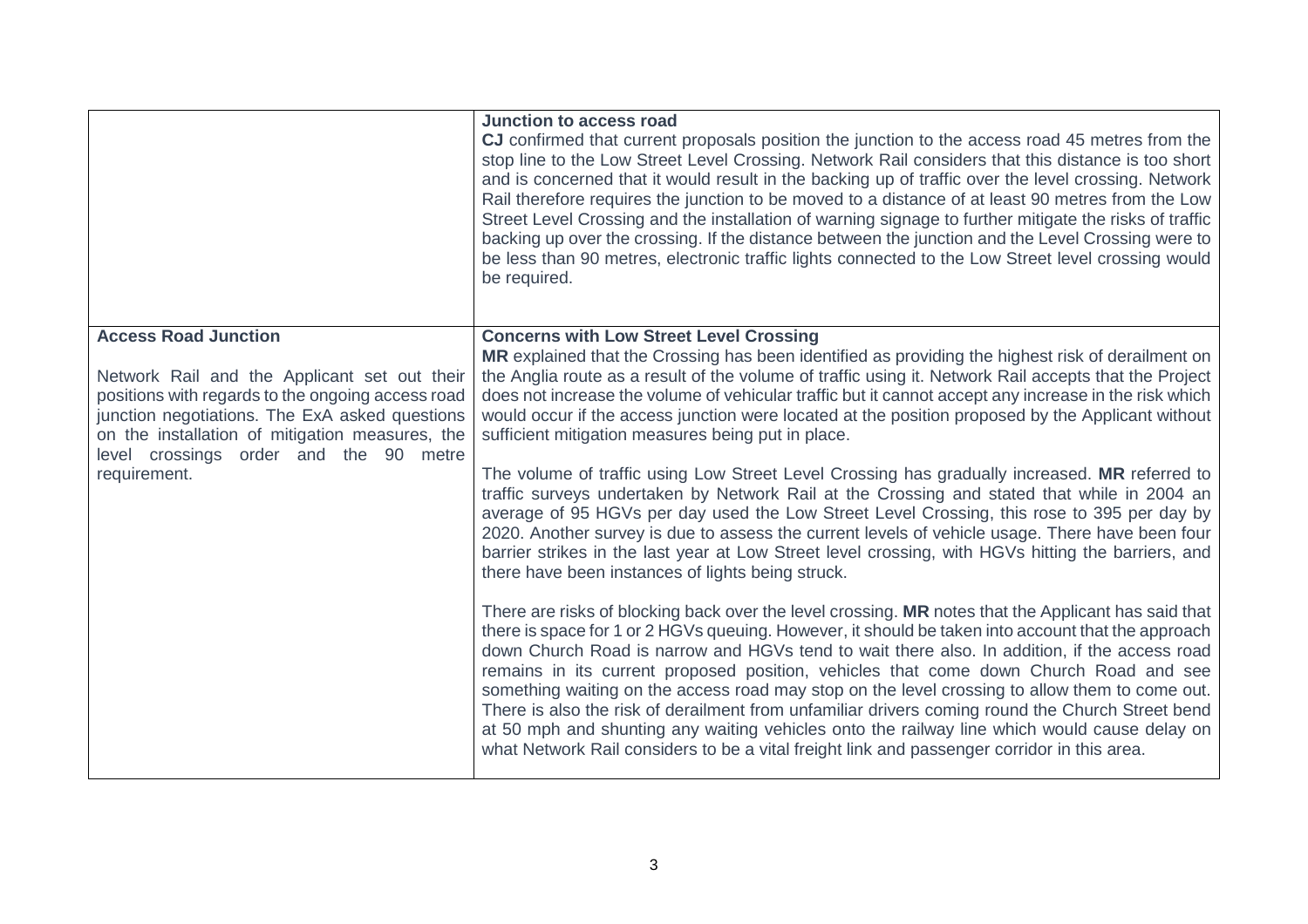**MJ** noted that given the type of level crossing system in place at Low Street level crossing, there is a potential for the barrier to lower on vehicles waiting on the level crossing before the signaller is altered to the presence of a vehicle on the line. There therefore needs to be sufficient room along the road for HGVs to queue. **MJ** acknowledged that this risk is already present irrespective of whether or not the Project goes ahead and it is already being managed. However, it should be a considered as part of the risk profile of Low Street level crossing which would be exacerbated by the proposed position of the Access Road junction.

#### **Mitigation measures**

**MR** explained that any traffic entering onto a road in close proximity to a level crossing needs to be advised that it is entering an area with a level crossing. A warning could be provided by means of warning signage or electronic traffic lights connected to the level crossing. **SD** confirmed that electronic traffic lights would be installed and maintained by Network Rail under a Department for Transport level crossings order (**Order**) which authorises the placement of all equipment concerning the level crossing.

#### **The Order**

**MR** explained that under the Order where a junction is proposed within 90 metres of the Low Street Level Crossing, a variation to the Order is required to refer to and allow for appropriate mitigation measures. Where risks are low, small amendments, such as the installation of signage would not require a variation of the Order and consultation and Network Rail would just submit an updated plan at the next iteration of the Order. However, the significant risks (particularly the increasing traffic) at this location mean that Network Rail would not allow this.

Given the overall risk, the access road junction should be at least 90 metres from the Low Street level crossing and electronic lights installed. The installation of electronic lights is not an objective standard set out in the Order, but based on Network Rail's assessment of the risks and the necessary mitigation measures. The installation of the electronic lights would require a variation of the Order; the consultation process for such a variation could take up to 6 months and the installation would be a minimum cost of £125,000-£200,000. Locating the access road over 90 metres from the Low Street level crossing would not require a variation of the Order and would save time and costs.

If the access road were located at 90 metres, vehicles turning onto Station Road would see existing warning signage. Should the access road be located 45 metres from the Low Street level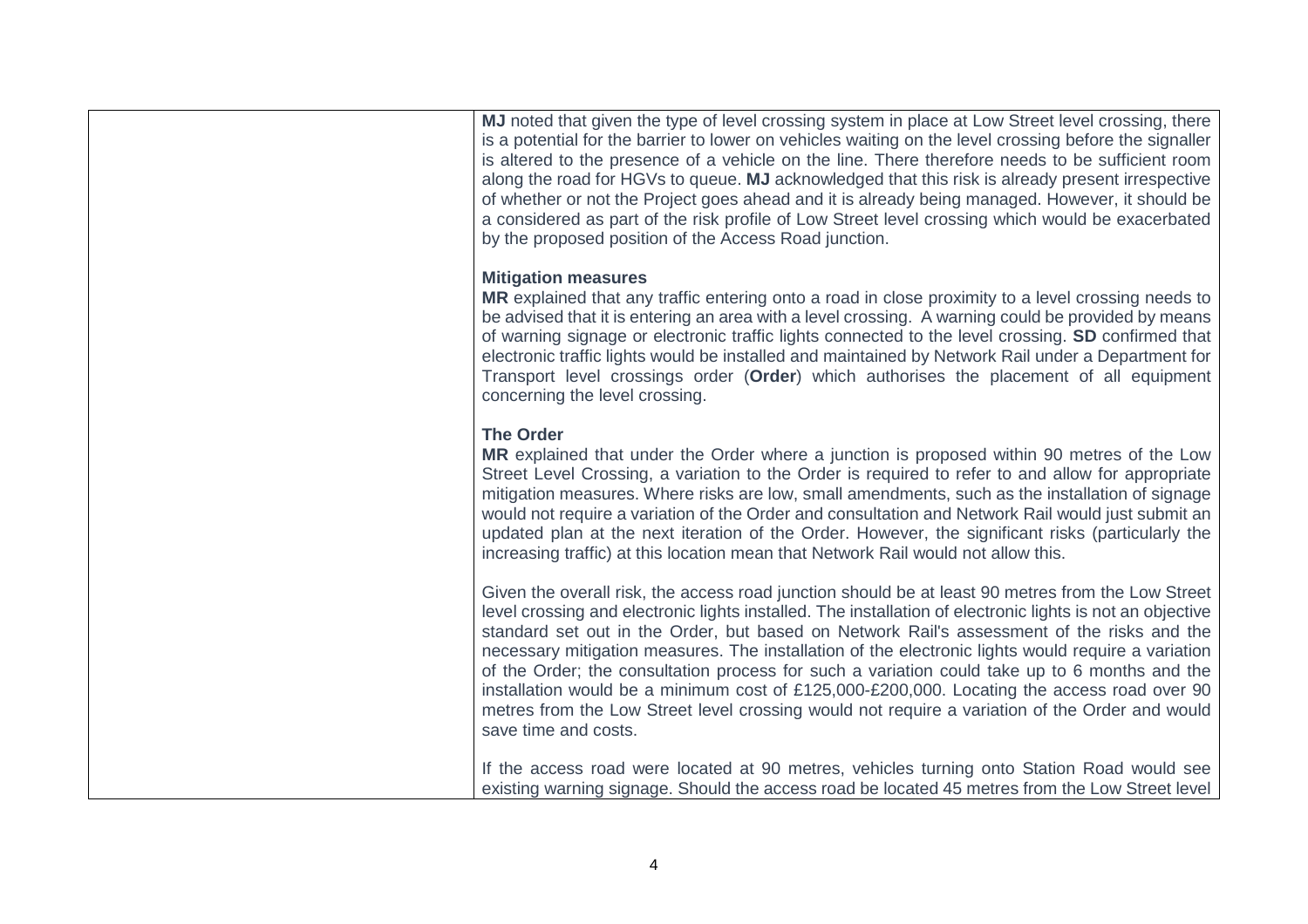|                                                                                                                                    | crossing, vehicles turning left would not see the current warning signage therefore additional<br>signage would need to be installed between the level crossing and the access junction. However,<br>given the risks in this location Network Rail would not be willing to rely solely on the updated<br>signage.                                                                                                                                                                              |
|------------------------------------------------------------------------------------------------------------------------------------|------------------------------------------------------------------------------------------------------------------------------------------------------------------------------------------------------------------------------------------------------------------------------------------------------------------------------------------------------------------------------------------------------------------------------------------------------------------------------------------------|
|                                                                                                                                    | Should the access road junction be less than 90 metres from the Low Street level crossing, an<br>additional electronic traffic light connected to the Low Street level crossing would need to be<br>installed so that those turning out of the access road would know what is happening on the level<br>crossing.                                                                                                                                                                              |
|                                                                                                                                    | Justification for the 90 metre distance from the Low Street Level Crossing<br>PM requested an explanation as to where the objective standard of 90 metres comes from and<br>why it is necessary. In addition, PM noted that there is a pylon at 90 metres therefore the Applicant<br>could move the access road to the north of the pylon but it cannot move it further south as this<br>would be outside the corridor of the Order.                                                           |
|                                                                                                                                    | The Applicant and Network Rail agreed to continue discussions on this issue outside of the<br>hearing.                                                                                                                                                                                                                                                                                                                                                                                         |
| <b>Speed reductions</b><br>Network Rail and Thurrock Council set out their<br>positions with regards to speed reductions on the    | MR noted that Network Rail require confirmation from Thurrock Council that there is no plan to<br>increase permitted speeds on Station Road as otherwise the mitigation measures would have to<br>be adjusted.                                                                                                                                                                                                                                                                                 |
| Low Street level crossing approach roads. The<br>ExA asked questions regarding the consultation<br>procedure for speed reductions. | MF noted that the Council had not had discussions with Network Rail or the Applicant about this<br>issue. MF explained that through the Council's assessment as highways authority, it had identified<br>that the location of the access road junction arrangement at 45 metres was an improvement as<br>compared to the position of the existing agricultural track which is adjacent to the Low Street level<br>crossing. Moving it further back would have a negative impact on visibility. |
|                                                                                                                                    | MR clarified that the existing agricultural track is close to the Low Street level crossing. However,<br>there is space to park away from the road and the gate opens towards the land. Network Rail had<br>previously approached Thurrock Council regarding a reduction of speed on Church Road which<br>was declined.                                                                                                                                                                        |